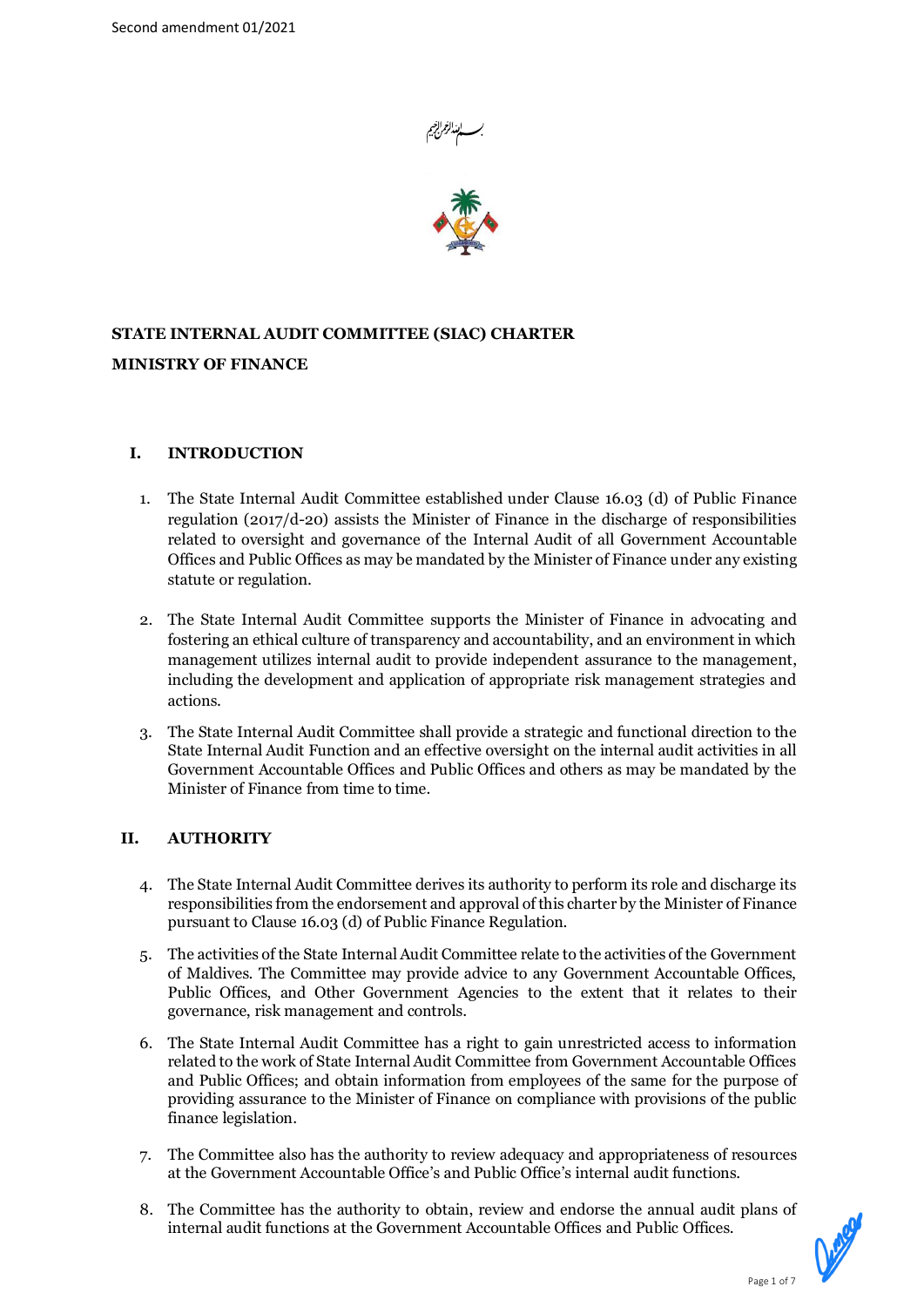- 9. The State Internal Audit Committee may obtain independent and professional advice to assist in the discharge of its responsibilities. The Minister of Finance will be informed in writing before the State Internal Audit Committee commissions such advice.
- 10. Review the grievances made by the staff members of any internal audit function of the Government Accountable Offices and Public Offices and instruct appropriate course of actions.
- 11. The appointment and removal of the members of the audit committees at the Government Accountable Offices and Public Offices, and shall be made in consultation with the State Internal Audit Committee, including the criteria for selection.
- 12. Identify and direct any audit deemed necessary in the opinion of the State Internal Audit Committee.

# **III. ROLES AND RESPONSIBILITIES**

# **Oversight of Financial Reporting Process**

- 13. The committee shall review internal controls over financial reporting process at Accountable Government Agencies and Public Offices and report to the minister on the financial reporting risks.
- 14. Review the accounting standards applied by the Accountable Government Agencies and Public Offices and assist in interpretation and application of standards.
- 15. The committee shall assist in reviewing the State's Consolidated Financial Statements upon request of the Minister.

# **Oversight of Risk Management Function**

- 16. Monitor and review the effectiveness of the risk management strategy and internal control structures, including the processes supporting reporting mechanisms as deployed in the Accountable Government Agencies and Public Offices to obtain reasonable assurance that the assets are safeguarded and that reliable financial and non-financial records are maintained.
- 17. Review, evaluate and advise the Accountable Government Agencies, Public Offices and Other Government Agencies on the adequacy of their approach to the identification of significant risks including internal controls, IT system controls, and security and exposures, and the steps taken to minimize those risks.
- 18. Ensure that the Accountable Government Agencies and Public Offices update the profile of the strategic, operational and financial risks to which they are exposed and assess the appropriateness of the steps taken to manage these risks.
- 19. Encourage the promotion of risk management strategies to become a more systematic process for integration into business planning and reporting process.
- 20. Monitor and review the effectiveness of the risk management and internal controls to ensure compliance with applicable laws, regulations, and standards as they apply to the Accountable Government Agencies and Public Offices.

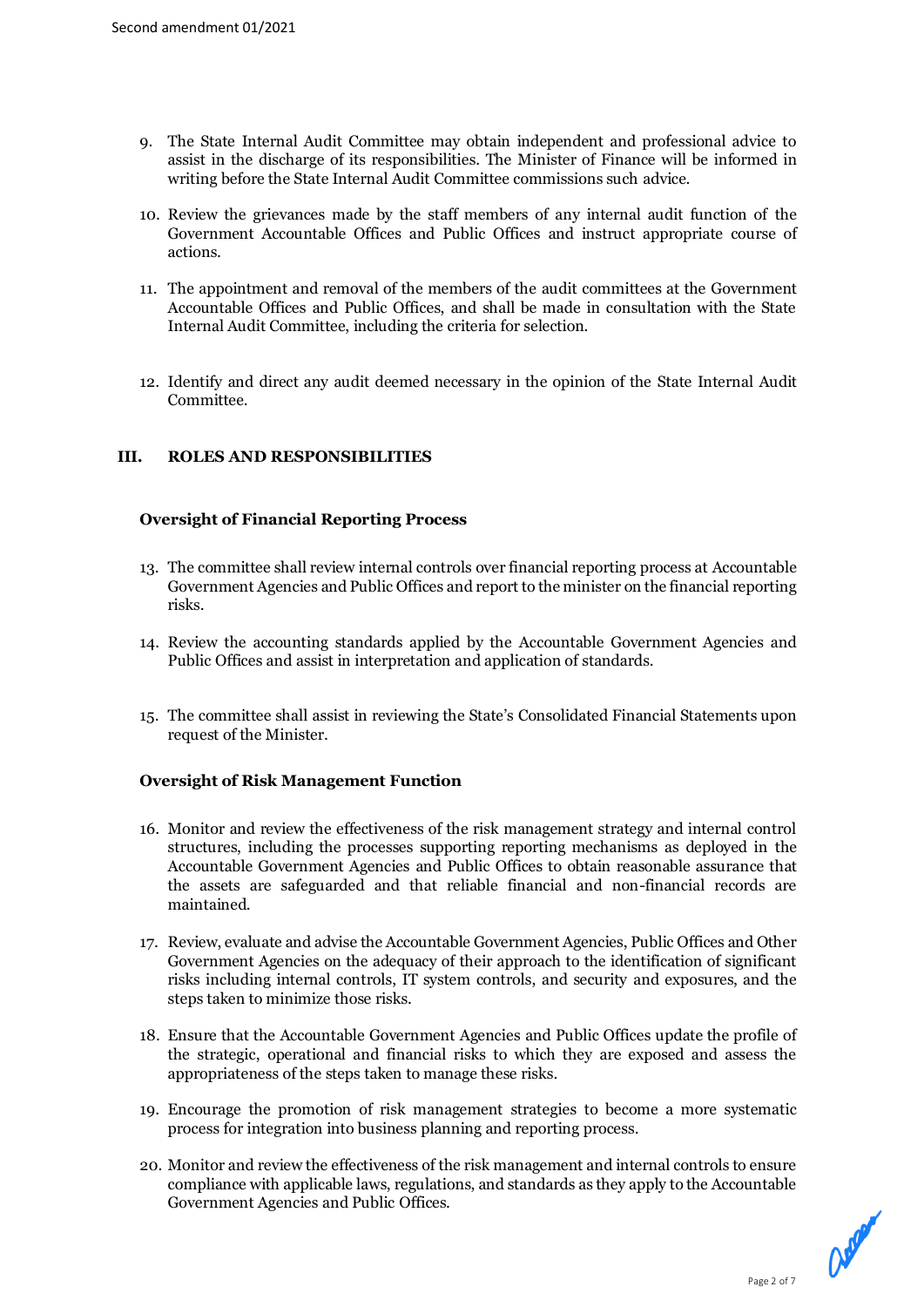# **Oversight of Internal Audit Functions at Ministry of Finance**

- 21. Review and approve the Charters, Mandates, the strategic and annual work plans, staffing, and organizational structures of the internal audit functions of MOF.
- 22. Review and approve any special audits requests received by the Internal Audit Function at MOF.
- 23. Ensure any disciplinary actions which could impact the independence and effectiveness of the Internal Audit functions of MOF including demotions and transfers of the members of the staff should be in consultation with the State Internal Audit Committee.
- 24. Review and report annually on the performance and effectiveness of the internal audit functions to the Minister of Finance.
- 25. Obtain a formal written statement from the head of internal audit functions on their independence. Additionally, discuss with the head of internal audit functions of any relationship or non-audit services that may affect their objectivity or independence.
- 26. Question and challenge internal audit reports to ensure their validity and assess their implications on the Ministry of Finance.
- 27. Ensure significant findings and recommendations made by the internal audit functions are received, discussed, with courses of action agreed and that this is implemented on a timely basis.
- 28. Review and approve requests for any consultancy services to be performed by the internal auditors and be advised of any other study undertaken at the request of management.
- 29. Review with the internal auditors and management if necessary, the results of audits and related comments, including any difficulties or disputes with management, significant changes in accounting principles and accounting estimates requiring significant judgments or any other matters raised in the internal auditor's reports.
- 30. Monitor and evaluate the self-assessment of the Internal Audit functions at MOF.
- 31. Conduct External Quality Assessment (EQA) of the Internal Audit Function once in three years.
- 32. Ensure State Internal Audit Function provides necessary administrative support to "Maaliyyathuge Massalabalaa Committee" pursuant to the Public Finance Regulation.

# **Oversight of Internal Audit Committees at other Government Offices**

- 33. Review and endorse the Charters, Mandates, the strategic and annual work plans, staffing, and organizational structures of the internal audit functions of the Accountable Government Agencies and Public Offices that have been approved by the audit committees.
- 34. Ensure any disciplinary actions which could impact the independence and effectiveness of the internal audit functions of the Accountable Government Agencies and Public Offices including demotions and transfers of the members of the staff should be in consultation with the State Internal Audit Committee.

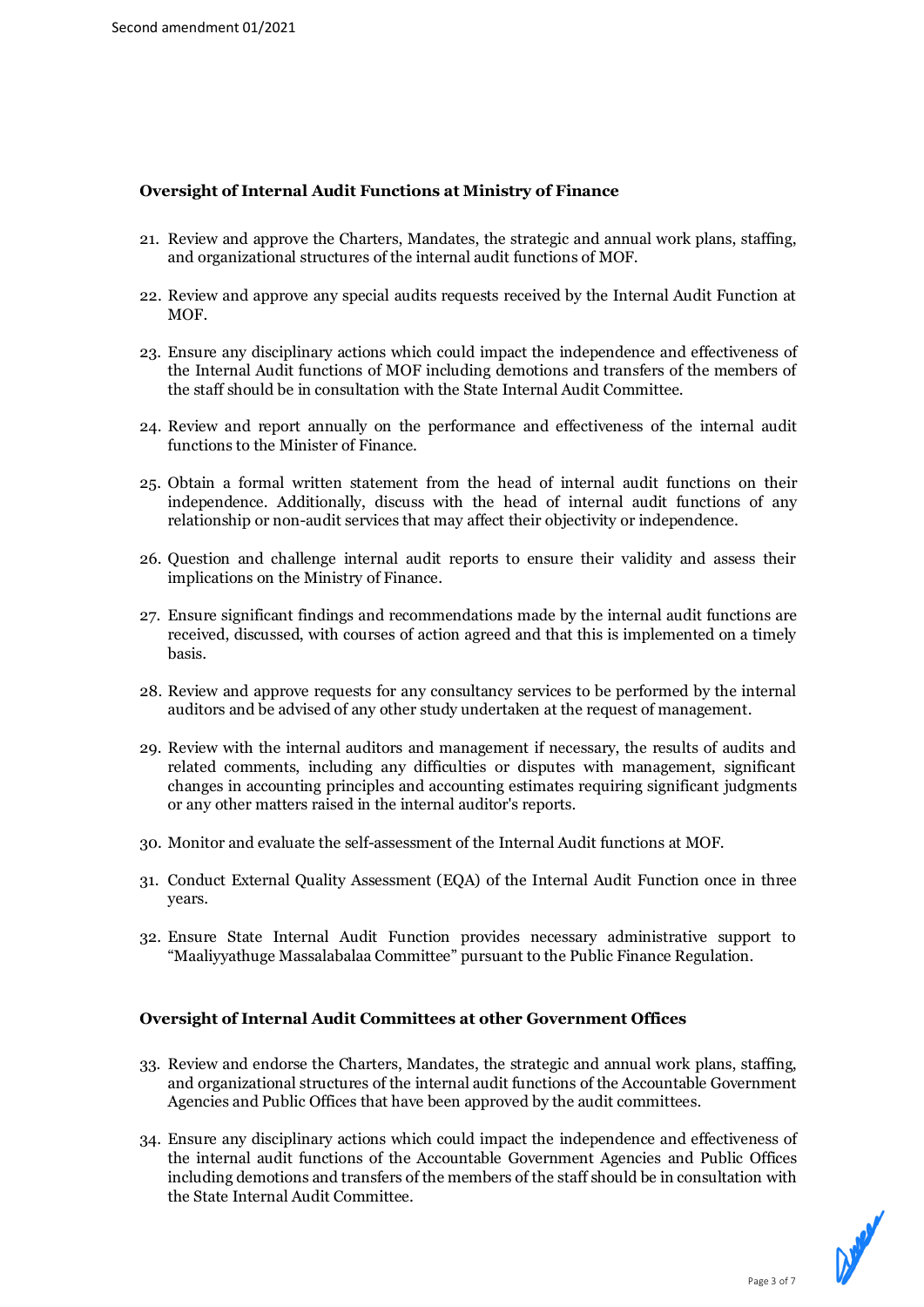- 35. Review significant findings and recommendations made by the internal audit functions and report to the Minister of Finance on significant risks.
- 36. Monitor and evaluate the self-assessment of the internal audit functions at the Accountable Government Agencies and Public Offices.
- 37. Monitor completion of External Quality Assessment (EQA) of the Internal Audit Function to be conducted once in three years by the audit committee in consultation with SIAC.

# **Governance Review**

- 38. Develop a five-year Strategic Plan of the State Internal Audit Function.
- 39. Review the implementation of State Internal Audit Function's Strategic Plan.
- 40. Review and amend Committee's charter annually, considering any changes to the legislation, reporting requirements and International Professional Practices Framework (IPPF) for internal auditing.
- 41. Minister of Finance may, without prior notice, bring changes to this charter as deemed necessary.

#### **Self-assessment**

- 42. The Committee shall review, discuss and assess its own performance annually as well as its role and responsibilities, seeking input from relevant stakeholders.
- 43. Changes in its role and responsibilities, if any, shall be put to the Minister of Finance for approval.

# **IV. MEMBERSHIP AND TERMS**

# **Composition**

44. The composition of the Committee shall be determined by the Minister of Finance. The composition shall be as follows;

- minimum 2 (two) members from audit/accountancy profession (private sector)

# **Appointment and Removal of Members**

- 45. Members will be appointed for a term of 3 years and half of the members be rotated once in 3 years.
- 46. The consideration for retaining members include the need to retain expertise and continuity and the availability of current members and candidates for membership. Where a member retires before the date of reappointment, a new member will be appointed promptly to fulfil the casual vacancy and the remainder of the term of appointment.
- 47. Members cease to act as one if he/she loses the capacity in which he/she is appointed to the committee.
- 48. Minister shall ensure the composition of the committee is always in good standing and carries integrity in the eyes of the public.

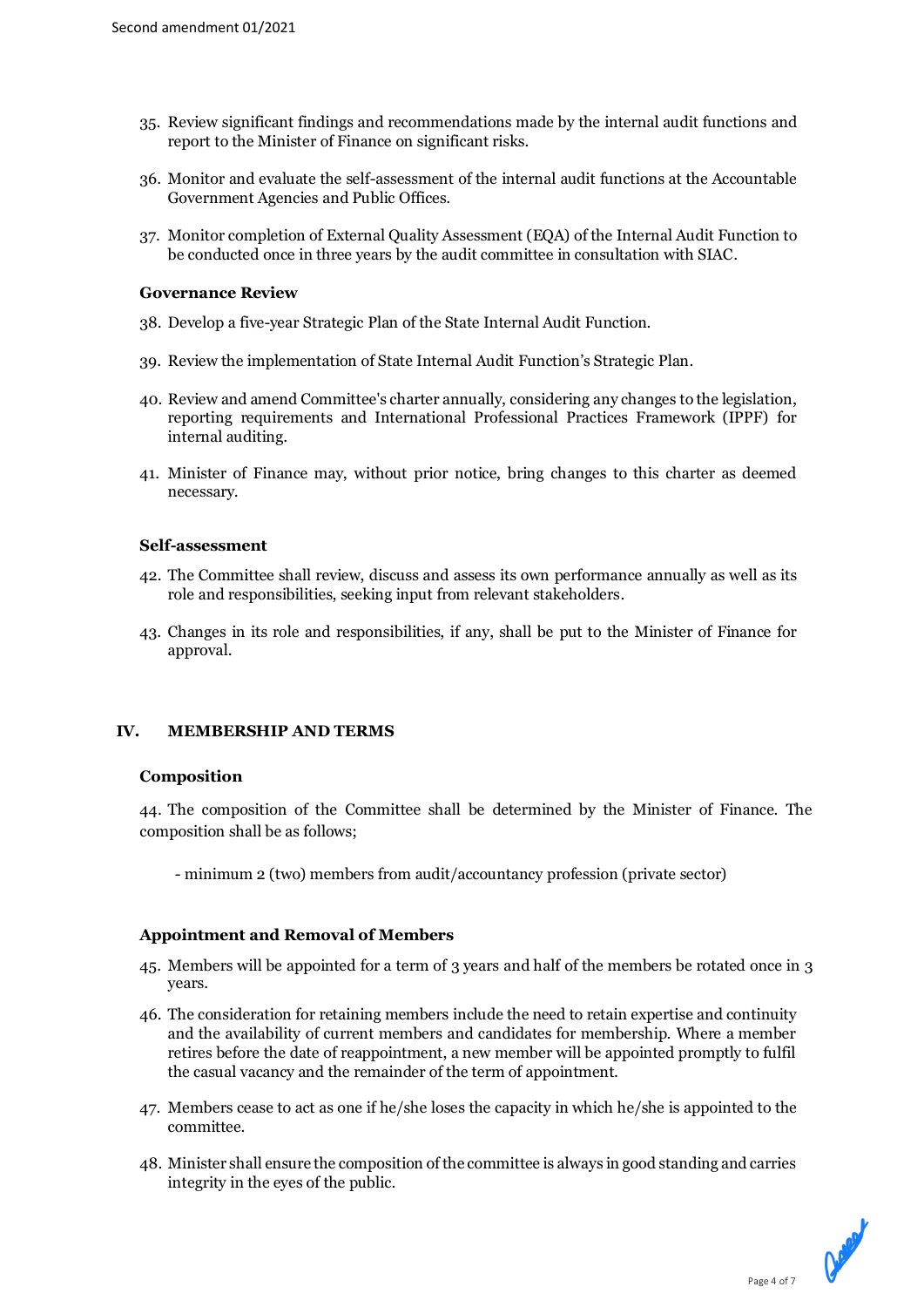49. Members reserve the right to voluntarily resign from their position by informing in writing to Minister.

# **Skills and expertise of members**

- 50. Committee members must have the required qualifications commensurate with a person of good standing in the community.
- 51. To perform his or her role, each Committee member will obtain an understanding of the responsibilities of the Committee membership as well as the Government of Maldives and various Ministries' business operations and risks.
- 52. At least half of the Committee members should have expert knowledge of International Public Sector Accounting Standards (IPSAS), International Financial Reporting Standards (IFRS), International Professional Practices Framework (IPPF) for internal auditing, International Standards on Auditing (ISAs), and a majority of the members are expected to have a detailed understanding of the public sector.

#### **Chairperson**

- 53. The Chairperson and Vice-chairperson of the Committee shall be appointed by the Minister of Finance.
- 54. In the event that the appointed Chairperson and Vice-chairperson are not available to perform the duties of the role at a particular time, the State Internal Audit Committee shall nominate a Committee Chair for the meeting.

#### **Code of Ethics of Committee Members**

#### **Conflicts of Interest**

- 55. Where an actual or perceived conflict of interest arises or may arise from a member or the members discharging Committee duties, declaration of the conflict or potential conflict must be made immediately to the Chairperson and at each State Internal Audit Committee meeting. Additionally, where such a conflict may arise due to a specific item of work undertaken by a member in their capacity as an employee of a public institution, a conflict of interest shall be declared by the member, and the Committee shall determine whether the member shall discontinue work undertaken by the Committee. Where the member may discontinue work undertaken at the Public Institution that gives rise to conflict, the Committee shall determine whether the member may continue the work after such discontinuation based on an assessment of potential risk.
- 56. The Chairperson, in consultation with the remainder of the Committee members, shall determine the appropriate safeguard(s)
- 57. In the event that a conflict of interest may compromise the Chairperson's ability to be impartial in the discharge of his/her duties, a declaration of such a conflict must be made to the Committee and at the beginning of each State Internal Audit Committee meeting.
- 58. The Committee shall determine the appropriate course of action.
- 59. The committee members shall sign disclosure agreements upon appointment.

# **Confidentiality**

60. State Internal Audit Committee members shall respect the confidentiality and sensitivity of all the information accessed by members in their role as committee member at all times.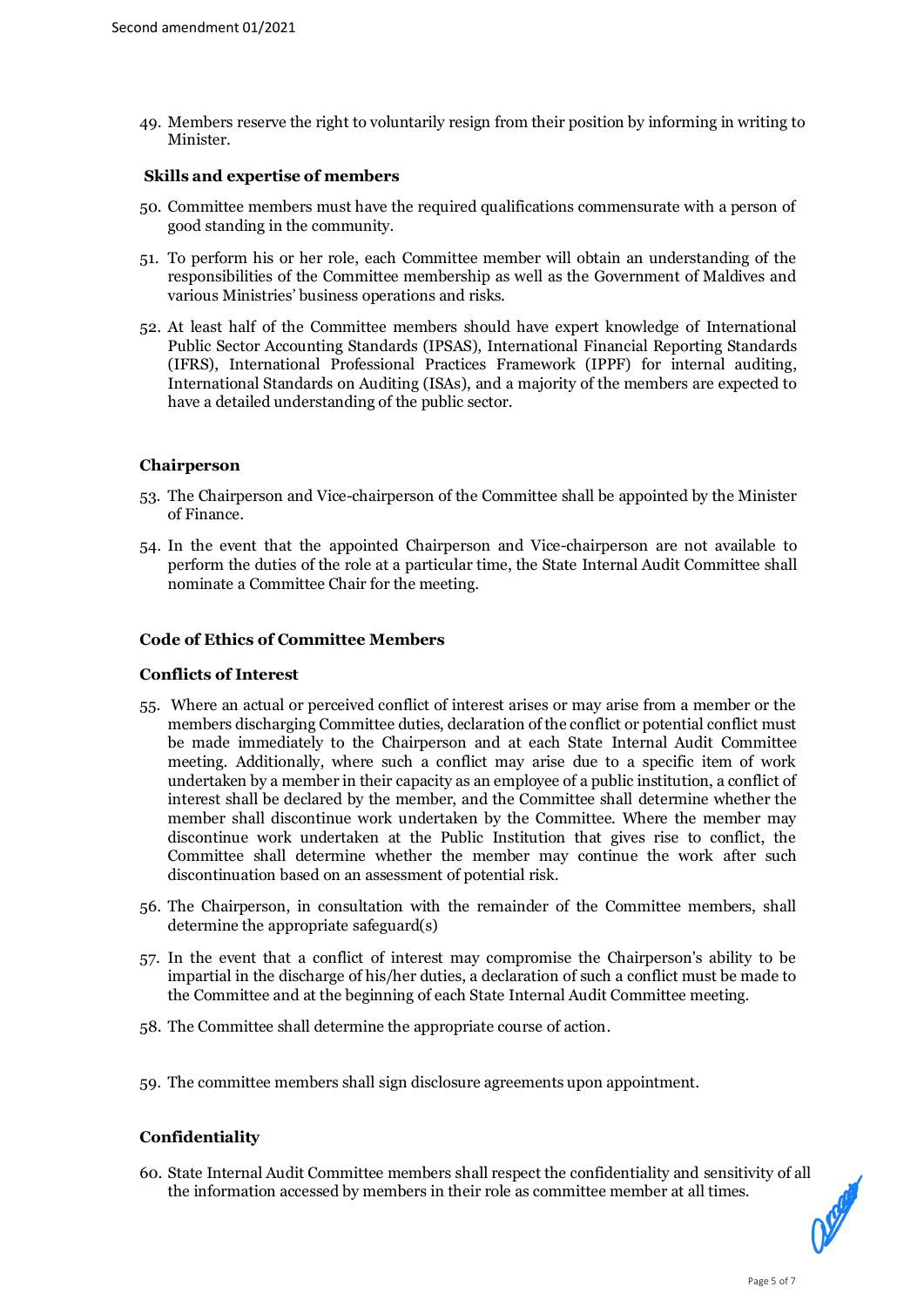# **Attendance of Others**

61. Any officer of the Government Accountable Offices and Public Offices may be invited to attend meetings of the Committee to provide clarifications/advise necessary to discharge committee mandate.

# **V. MEETINGS**

# **Frequency**

- 62. At the minimum, the Committee is to meet once a month. In addition, ad hoc meetings may be called as decided by the Chairperson.
- 63. The Chairperson shall call for a meeting upon the receipt of a written request from a minimum of three members, and the meeting shall be held within three working days from the date of a valid request.
- 64. Matters that are proposed as minute and need quicker decisions may be suggested to the Committee by any member, including the Chairperson. And if all other members unanimously agree on the same, a poll on a virtual platform of the Committee, without calling for a Committee meeting, may be taken to decide on such matters for urgency and efficiency. All such decisions must be documented accordingly and included in the minutes of the next meeting.

# **Meeting Agenda**

- 65. The Secretary of the State Internal Audit Committee, in cooperation with the Chairperson, is responsible for agenda preparation, with supporting documentation; and its circulation.
- 66. Members of the Committee may suggest agenda items for the meetings to the Chairperson with a sponsor.
- 67. The Agenda and supporting agenda papers are to be distributed at least 24 hours prior to each meeting. The Chairperson may approve the inclusion of tabled paper.

# **Quorum**

- 68. The quorum for a meeting shall be majority of existing members of the committee.
- 69. However, with the consent of majority of members in a meeting of the Committee, smaller sub committees can be created for specific work/task of the Committee.

# **Means of communication**

70. Generally, the meetings of the committee shall be conducted face-to-face at the Ministry of Finance; however, the Committee may, with the approval of the Chairperson, conduct meetings via tele, video/audio conference or any other electronic means provided that all Committee members involved in the meeting are able to participate in the discussion.

# **Decisions**

71. The decisions of the Committee shall be made by the majority of the Committee members in attendance.



# **Committee Secretariat**